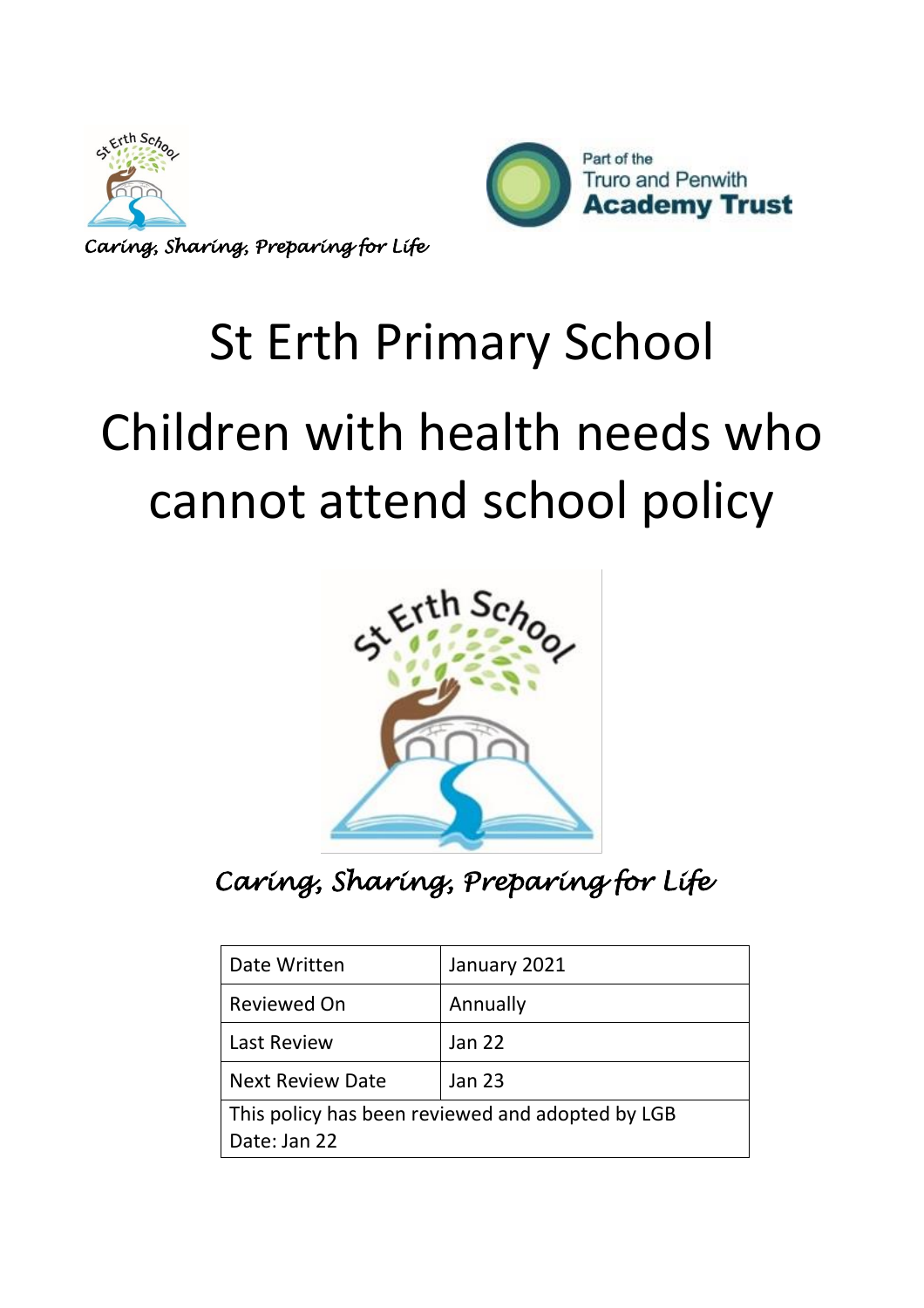# **Contents**

## <span id="page-1-0"></span>**1. Aims**

This policy aims to ensure that:

- Suitable education is arranged for pupils on roll who cannot attend school due to health needs
- Pupils, staff and parents understand what the school is responsible for when this education is being provided by the local authority

## <span id="page-1-1"></span>**2. Legislation and guidance**

This policy reflects the requirements of the [Education Act 1996.](http://www.legislation.gov.uk/ukpga/1996/56/section/19)

This policy complies with our funding agreement and articles of association.

## <span id="page-1-2"></span>**3. The responsibilities of the school**

#### **3.1 If the school makes arrangements**

Initially, the school will attempt to make arrangements to deliver suitable education for children with health needs who cannot attend school.

This will involve but is not limited to:

- Liaison between the Headteacher and the pupil's parents will determine what support may be appropriate in each given circumstance.
- The school will investigate arrangements for providing remote learning at response level 1 in line with the schools remote learning policy.
- The school will liaise with hospital schools, where appropriate.
- Arrangements for reintegration to school will be consulted upon with patents and medical professionals. Arrangements may involve reduced timetables and blended learning.

#### **3.2 If the local authority makes arrangements**

If the school can't make suitable arrangements, Cornwall Council will become responsible for arranging suitable education for these children.

In cases where the local authority makes arrangements, the school will:

- Work constructively with the local authority, providers, relevant agencies and parents to ensure the best outcomes for the pupil
- Share information with the local authority and relevant health services as required
- Help make sure that the provision offered to the pupil is as effective as possible and that the child can be reintegrated back into school successfully
- When reintegration is anticipated, work with the local authority to: